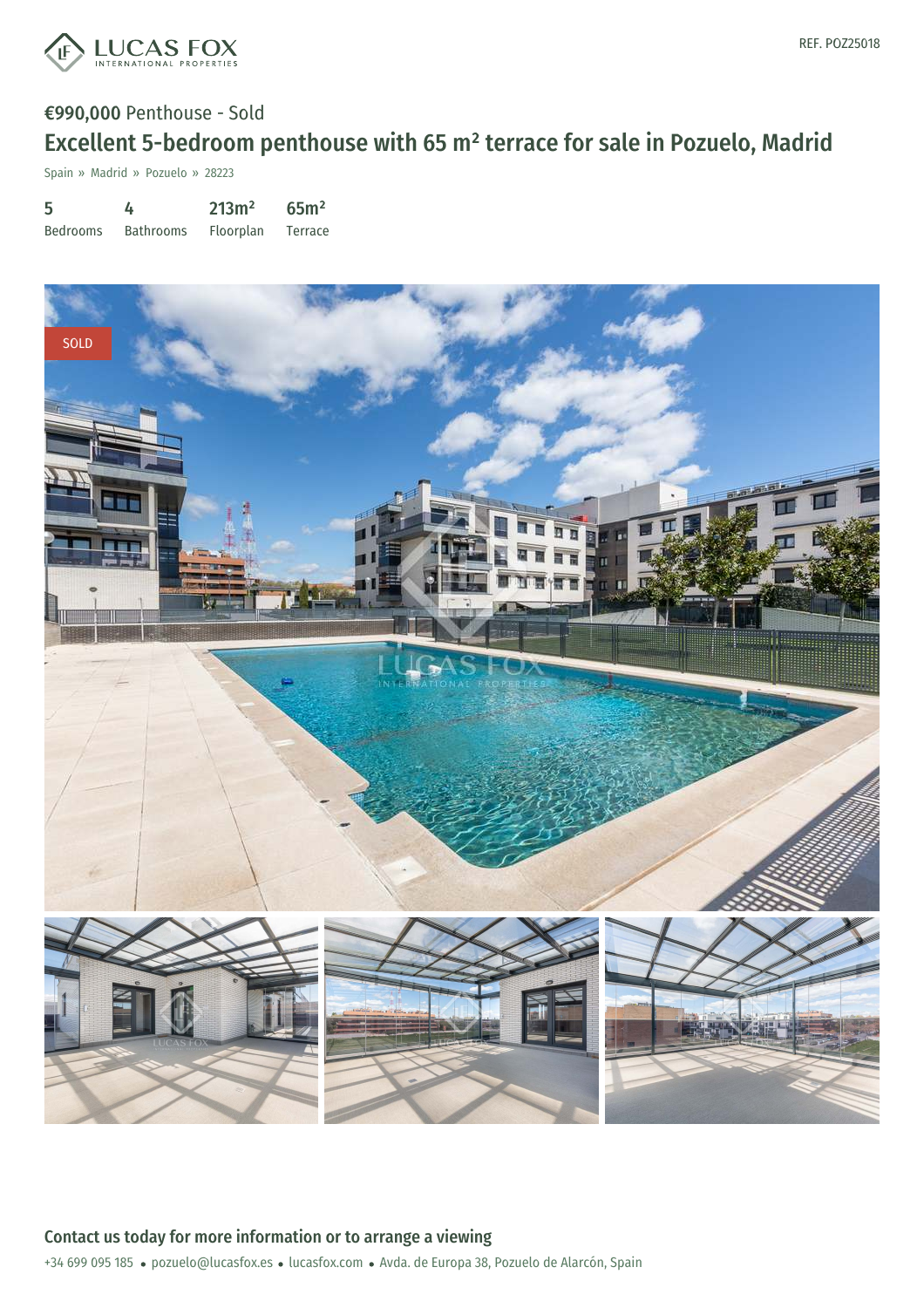

Spain » Madrid » Pozuelo » 28223

| 5               | 4                | 213m <sup>2</sup> | 65 <sup>m²</sup> |
|-----------------|------------------|-------------------|------------------|
| <b>Bedrooms</b> | <b>Bathrooms</b> | Floorplan         | Terrace          |

### **OVERVIEW**

Unique corner penthouse of enormous beauty with dual aspect, functionally sustainable and optimized, for sale in the best area of Prado de Somosaguas, in a residential complex with swimming pool, sports courts, children's play area and concierge service.

Lucas Fox is pleased to present this impressive penthouse distributed on one floor of 256 m² with a covered terrace with solarium and folding enclosure, in a unique residential project located in the best area of Prado de Somosaguas, Pozuelo de Alarcón.

We invite you to follow the tour of the house with this description and with the photos that are attached to our dossier. At the entrance, we find a large hall with its closet that also distributes and separates the house into a day and night area. On the right-hand side, we find the living area with a living-dining room with direct access to the huge 65 m² fully glazed corner terrace. The kitchen is equipped with high-end appliances and with enough space to have a daily dining area. From the kitchen, there is access to the service bedroom with its private bathroom and access to the terrace. In the kitchen, we can also find a laundry area that is part of the terrace, but that has been closed off for this function.

On the other side of the entrance hall, we find the night area where we can find the three secondary bedrooms with a complete bathroom and the master suite, with its private bathroom and access to its own west-facing terrace. From the roof of this magnificent penthouse, you can enjoy spectacular and unique views throughout the complex.



#### [lucasfox.com/go/poz25018](https://www.lucasfox.com/go/poz25018)

Swimming pool, Terrace, Tennis court, Concierge service, Lift, Natural light, Padel court, Wooden flooring, Parking, Underfloor heating, Air conditioning, Alarm, Balcony, Built-in wardrobes, Chill out area, Domotic system, Double glazing, Equipped Kitchen, Exterior, Heating, Near international schools, New build, Pet-friendly, Playground, Security, Storage room, Transport nearby, Wheelchair access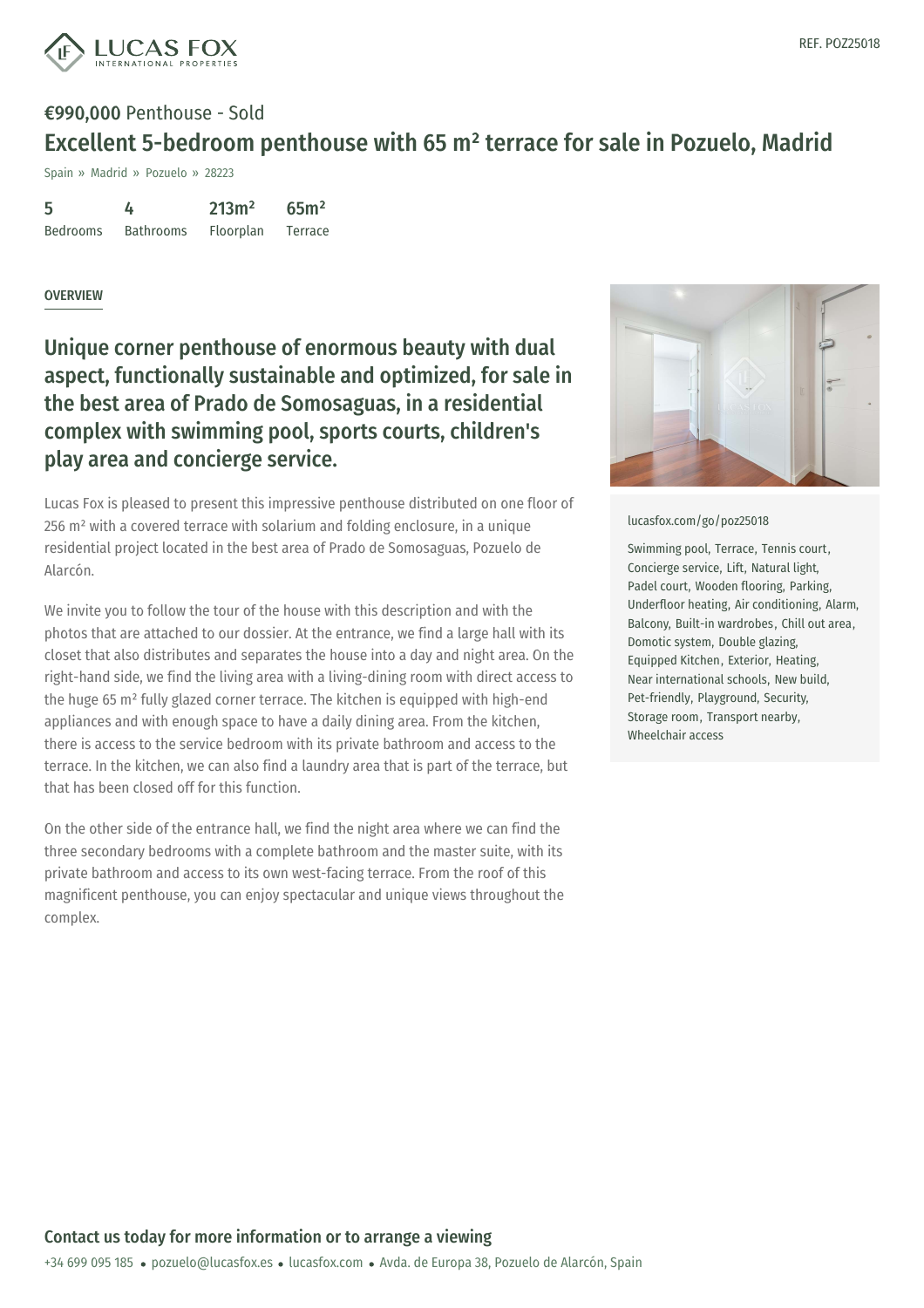

Spain » Madrid » Pozuelo » 28223

| 5               | 4                | 213m <sup>2</sup> | 65 <sup>m²</sup> |
|-----------------|------------------|-------------------|------------------|
| <b>Bedrooms</b> | <b>Bathrooms</b> | <b>Floorplan</b>  | Terrace          |

The construction of the building dates back to 2016. With regard to the facilities and materials, it should be noted that the house is completely automated, with the best materials and interior and façade finishes. For greater comfort, it has underfloor heating with an individual meter for a centralized gas boiler on the roof, air conditioning through hot and cold ducts, a façade with an air chamber and thermal insulation with double laminated plasterboard. Likewise, it presents aluminium roller shutters with interior insulation, white lacquered interior carpentry and tilt-and-turn exterior carpentry with double glazing and a dehydrated chamber. As for the floors, it has stoneware floors in the kitchen and terraces, designer stoneware in bathrooms and laminate flooring in the living room, hall, bedrooms and landing; while the tiling is ceramic in the kitchen and bathrooms. Lastly, it includes LED lighting in the kitchen and bathrooms, a video intercom at the entrance to the development and an electric intercom at the entrances, a bathtub and a shower with a screen and thermostatic taps.

The penthouse has a storage room and four parking spaces.

Contact Lucas Fox by email or phone to arrange a viewing and see the penthouse for yourself. We are available 7 days a week to adapt to the needs of our clients.

You can also visit our recently opened Lucas Fox Property Lounge at Avenida de Europa 38, Pozuelo, where we can learn more about your needs and help you find your perfect home or investment.